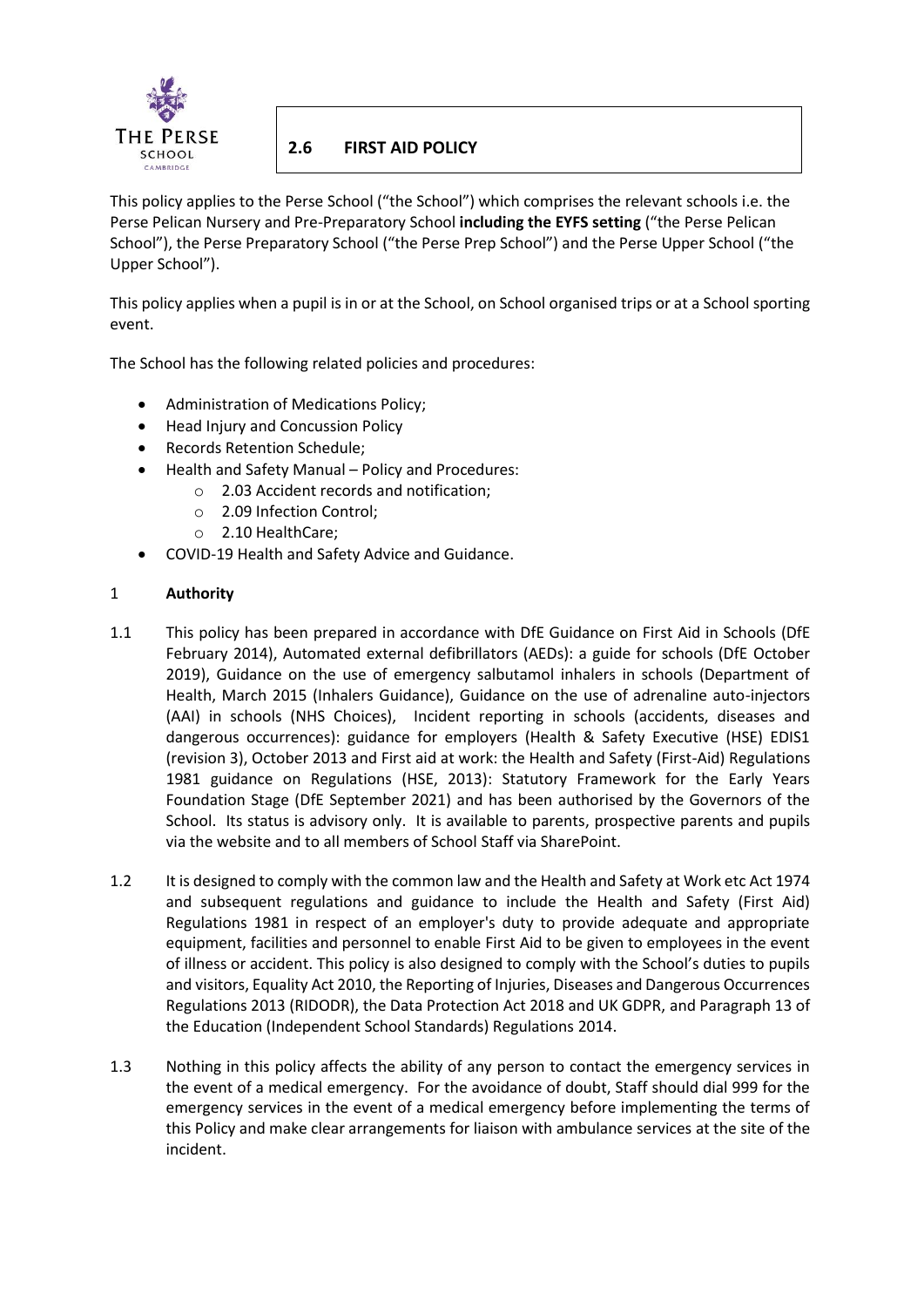# 2 **Definition**

"First Aid" means the treatment of minor injuries which do not need treatment by a medical practitioner or nurse, as well as treatment of more serious injuries prior to assistance from a medical practitioner or nurse for the purpose of preserving life and/or minimising the consequences of injury or illness. First Aid does not generally include giving tablets or medicines to treat illness with the only exception being the giving of aspirin in accordance with the accepted first aid practice to treat a suspected heart attack.

Some trained first aiders are permitted to administer an adrenalin auto- Injector (AAI|) in an emergency where the casualty has one prescribed and there is parental consent to do so.

"Staff" includes employees, governors, volunteers and self-employed people working on School premises.

#### **3 Responsibilities**

- 3.1 The Board of Governors(as proprietors of the School) has overall responsibility for the matters of this policy, including responsibility for ensuring that there is adequate and appropriate First Aid equipment, facilities and qualified First Aid personnel, and for ensuring that appropriate First Aid procedures are followed.
- 3.2 The Bursar has formal oversight of the Board of Governors responsibility to ensure the School has adequate First Aid equipment and facilities and that an adequate number of qualified First Aid personnel are on site at all times.
- 3.3 The Bursar has formal oversight of the Board of Governors responsibility to ensure that Staff have the appropriate and necessary First Aid training at induction and at regular intervals thereafter so that staff understand what is expected of them by this policy and have the necessary knowledge and skills to carry out their roles.
- 3.4 The Bursar may delegate duties as appropriate to the School Nurse and other members of staff who have received training in accordance with this policy. In this instance the day to day responsibility for ensuring stocks of First Aid consumables are checked and maintained as follows:
	- The School Nurse (Upper) Upper and Pelican
	- The School Nurse (Prep) Prep
- 3.5 The Upper School Medical Centre is staffed by an appropriately qualified nurse between 08:00 – 18:00hs Monday to Friday during term time. In the absence of a School Nurse during these hours, cover will be provided whenever possible by one of the School's bank nurses or an agency nurse. However, if no suitable cover is available one of the School's First Aid at Work qualified first aiders will provide cover. Where additional cover is required for identified events out of school hours or for sports fixtures this is usually provided by the School Nurse, or the School's bank nurses or a private medical provider.
- 3.6 The Domestic Bursar will report the details of appointed School First Aid Personnel to the Bursar, who will maintain a record thereof for the Governors.
- 3.7 The Pelican and Prep Heads are responsible for appointing First Aid Personnel at their respective schools in liaison with the Domestic Bursar.
- 3.8 The Head at each school is responsible for ensuring that all Staff and pupils (including those with reading and language difficulties) are aware of first aid procedures.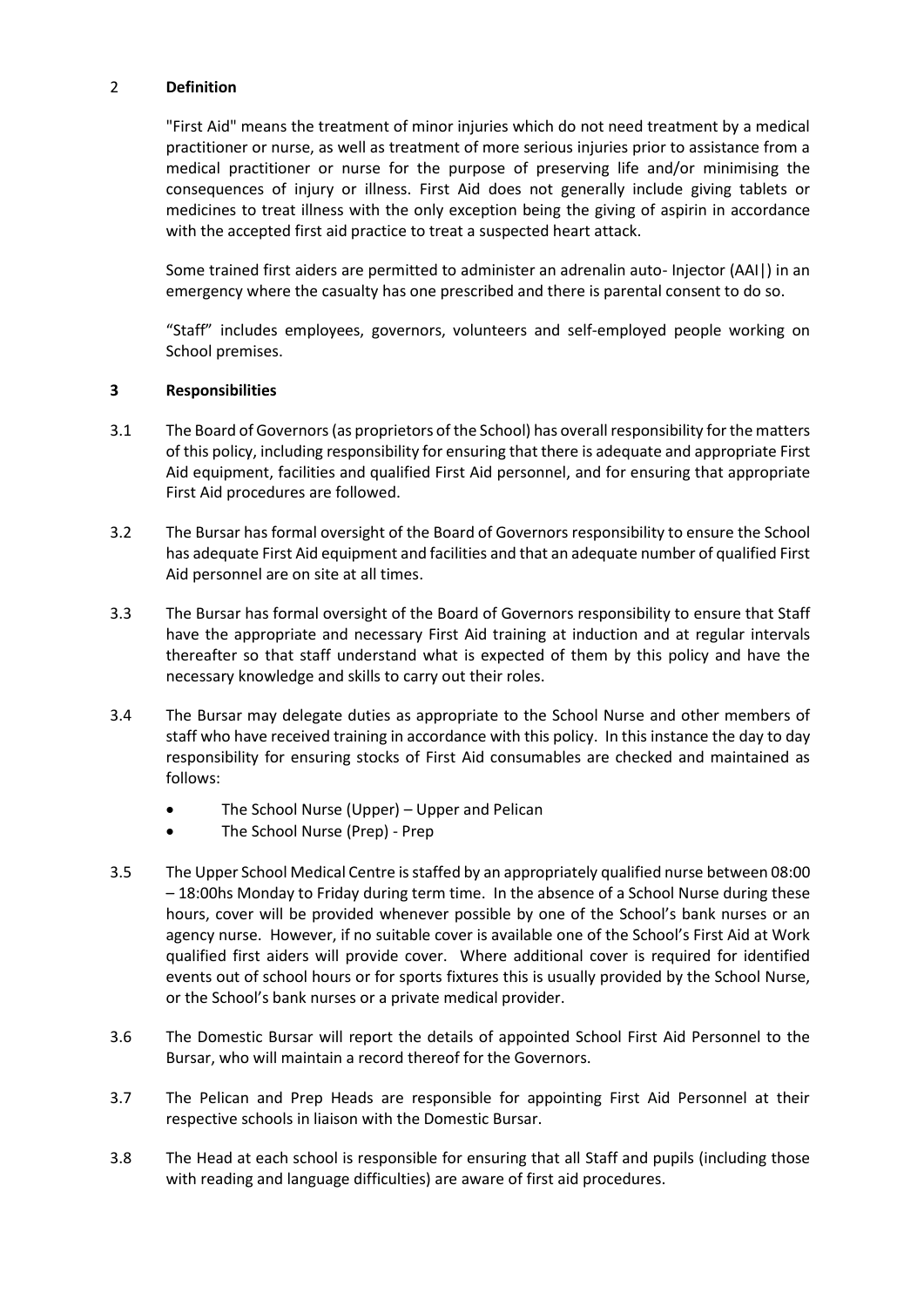- 3.9 The Head delegates to the Upper Lead Nurse (Upper School), the School Nurse (Prep School) and the Upper Lead Nurse (Pelican School) responsibility for collating medical consent forms and important medical information for each pupil and ensuring the forms and information are accessible by staff as required.
- 3.10 **First Aiders**: A list of staff that have completed an appropriate First Aid course and hold a valid certificate of competence in First Aid is displayed as follows:
	- In the Upper School: in the Common Room, and the Bursary; a copy is also held by Reception.
	- In the Prep: at Reception and the staff room.
	- In the Pelican: in the School Office and the staff room.

This list includes those with:

- a First Aid at Work qualification
- a paediatric First Aid qualification (in compliance with EYFS requirements); or
- a general or sports qualification that allows them to provide first aid support to pupils; or
- a CPR qualification that allows them to provide CPR in an emergency; or
- an advanced medicine qualification for staff involved with trips to isolated locations.

NB all of the staff trained as detailed above have also been trained in the use of Automatic External Defibrillators (AEDs).

- 3.11 At least one appropriately qualified First Aider will be on each site when children are present.
- 3.12 For educational visits involving Pelican pupils there will always be at least one appropriately qualified First Aider present. For Prep and Upper educational visits, the requirement for, and number of, first aiders will be decided on a risk assessment basis by the trip leader in consultation with the Educational Visits Coordinator. The risk assessment will take into account specific pupil medical requirements and may also specify the level of first aid qualification required (e.g. Advanced Medicine for far from help trips).
- 3.13 For the avoidance of doubt, if any of the children are 5 or under then the First Aider provided to comply with paragraphs 3.11 or 3.12 must have a paediatric First Aid certificate.
- 3.14 All staff involved in sports will be hold an emergency first aid and resuscitation (4-hour course) qualification as a minimum.
- 3.15 All Teaching Staff at each site are trained to deliver intramuscular adrenalin using an adrenaline auto-injector in the event of a severe allergic reaction (anaphylaxis). This training is refreshed annually.
- 3.16 The main duties of First Aiders are to give immediate First Aid to pupils, staff or visitors when needed and to ensure that an ambulance or other professional medical help is called when necessary.
- 3.17 First Aiders are to ensure that their First Aid certificates are kept up to date through liaison with their Head of Department (Upper), Head / Deputy Head (Pelican and Prep) and the Domestic Bursar (in practice the Domestic Bursar arranges refreshers and liaises with First Aiders as required). In selecting Staff to attend First Aid training consideration is given to the provision of First Aid cover during holiday periods.
- 3.18 First Aid at Work certificates are issued for a three year period only and at the end of this three year period, further re-certification is necessary. These First Aiders will undergo full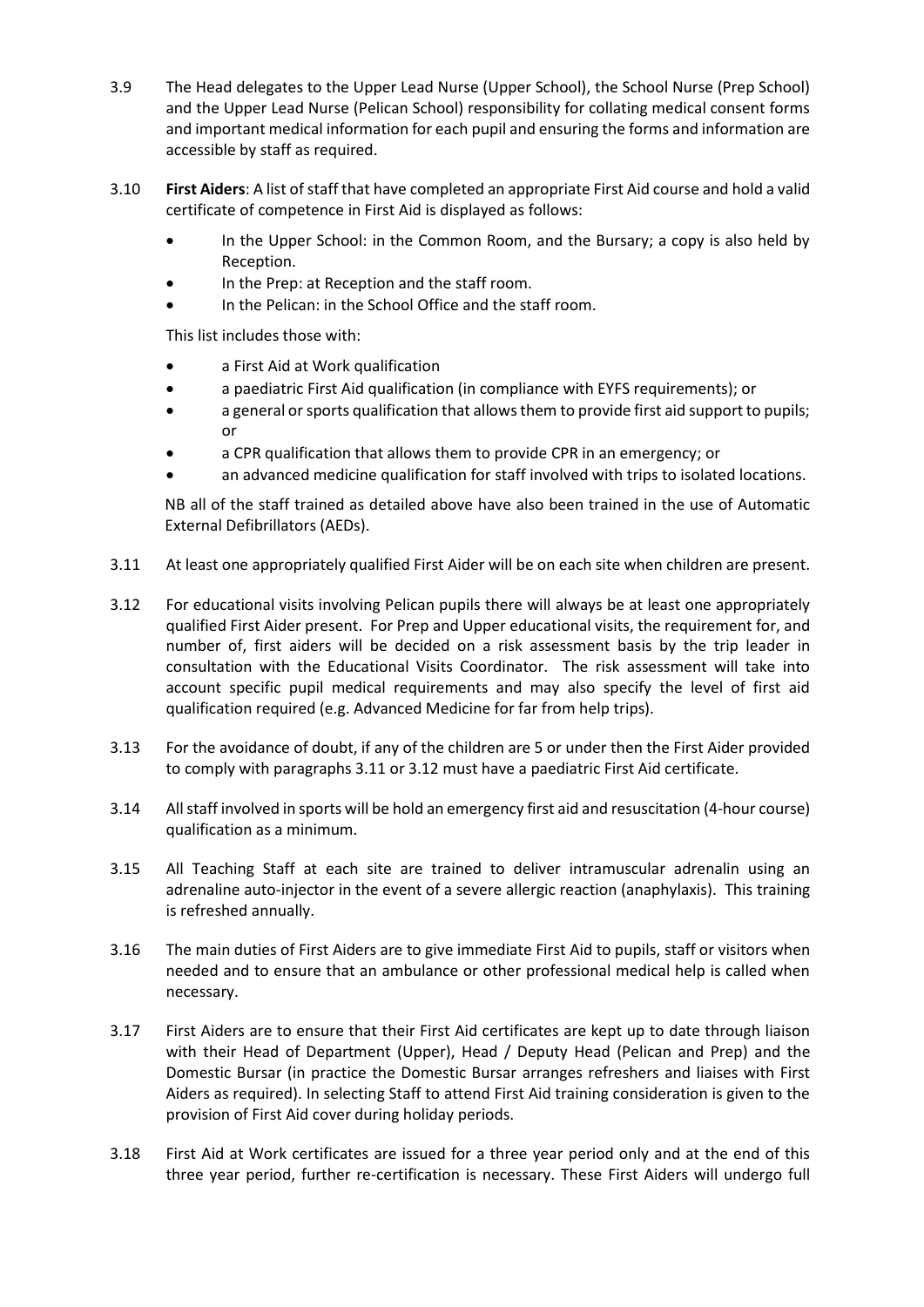update training every three years. In line with HSE<sup>1</sup> Guidance, Staff with a First Aid at Work qualification will also attend an annual refresher course.

- 3.19 Other First Aid qualifications are renewed on certificate expiry dates.
- 3.20 In addition, all First Aid trained Staff will receive an annual first aid update; this training will include the use of automatic external defibrillators.
- 3.21 **All staff** are to be aware of the First Aid procedures and know who to contact in the event of any illness, accident or injury. All staff should ensure that this policy is followed in relation to the administration of First Aid and will use their best endeavours, at all times, to secure the health, safety and welfare of pupils.
- 3.22 **Anyone on School premises** is expected to take reasonable care for their own and others' safety and to seek First Aid treatment if necessary.

# **4 School First Aid Provision**

- 4.1 The nature of the First Aid provision and arrangements at the School has been risk assessed, taking into account in particular:
	- The layout of the School premises
	- The nature of activities taking place on site
	- The likely response time of emergency services
	- Previous accident records
	- Off-site activities
- 4.2 The Domestic Bursar will regularly (at least annually) carry out a First Aid risk assessment and review the School's First Aid needs to ensure that the School's First Aid provision is adequate. The completion of this risk assessment review is monitored via the School's Annual Health and Safety Plan and any significant amendments are reported to the Governors.
- 4.3 First Aid boxes (which are marked with a white cross on a green background) can be found in various key places/departments around the site (see Appendix 1 – Location of First Aid Boxes).
- 4.4 First Aid boxes are kept stocked with the contents described in Appendix 2 Contents of First Aid Containers in accordance with the suggested guidelines in the Health and Safety (First Aid) Regulations 1981 - Code of Practice and Guidance 1997 and BS 8599. A number of First Aid boxes will be stocked with the contents identified for a medium size box, contents of other boxes will vary in accordance with the degree of risk and likely injury in the vicinity thereof.
- 4.5 When a First Aid box has been used, it should then be taken by the First Aider to the School Nurse (Upper School), the School Nurse (Prep School) or the School Office Staff (Pelican School) who will ensure that it is properly restocked. That person will also examine the contents at that time to ensure that any items which have reached their expiry date are replaced and disposed of safely.
- 4.6 Contents of the First Aid boxes including those in vehicles are regularly checked by a specified person as set out in Appendix 1, who must ensure that the First Aid boxes are correctly restocked according to the list set out in Appendix 2 and that items which have reached their expiry date are replaced and disposed of safely.
- 4.7 Stock for First Aid boxes is available from the School Nurse (Upper School), the School Nurse (Prep School) and the School Office Staff (Pelican School). At the Upper School, Prep School

 $\overline{a}$ 

<sup>1</sup> Health and Safety Executive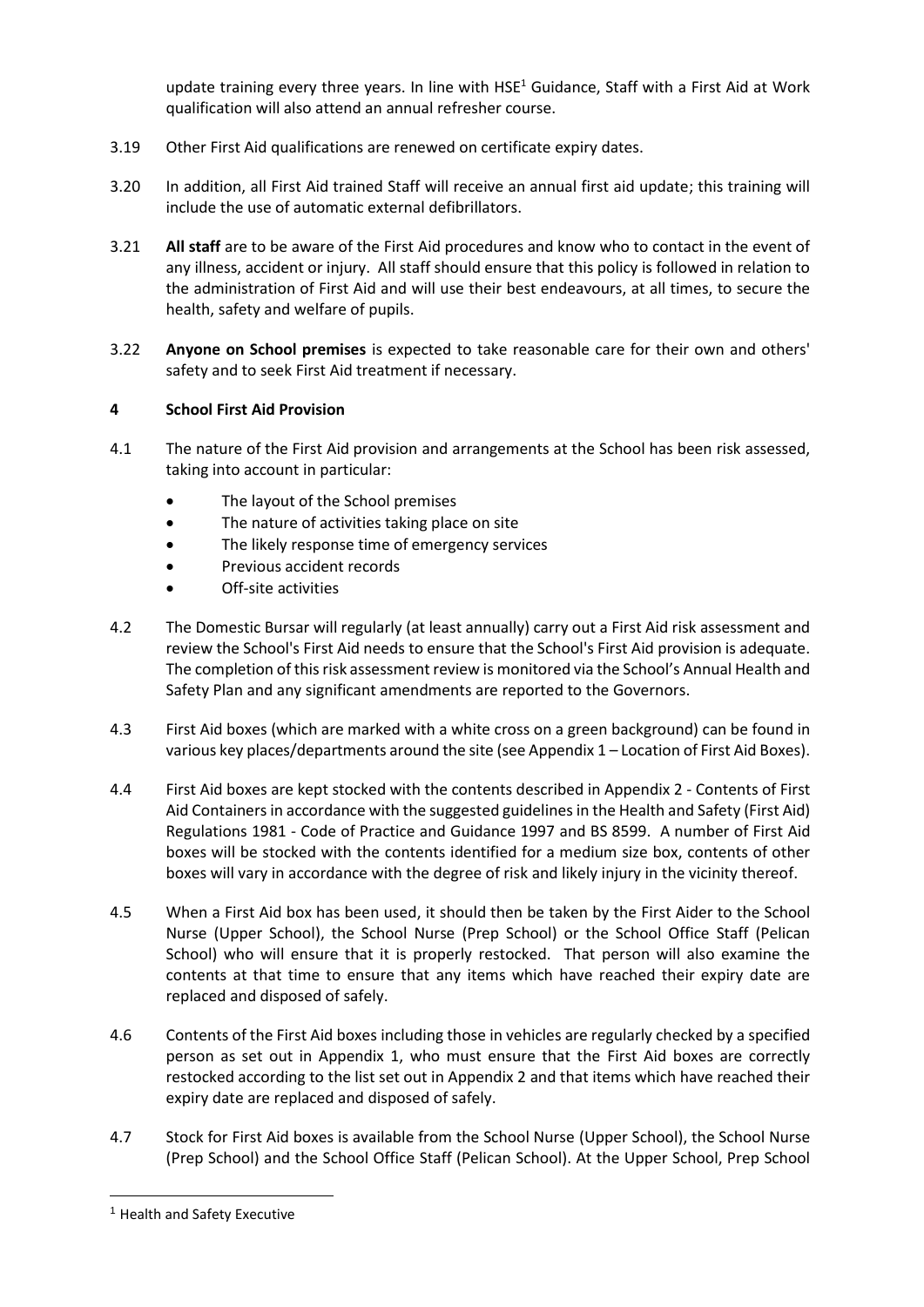and Pelican School, the regular checks described in 4.6 are prompted by the Upper School Nurse. The checks are monitored and recorded via the School's Annual Health and Safety Plan.

- 4.8 Eye wash stations<sup>2</sup> are positioned in locations where there may be an increased risk of injury to the eye (generally chemical laboratories/science prep rooms). The locations of the eyewash stations are identified by signage. Expiry dates of eye wash solutions are included in the regular checking of first aid kits (see 4.6 above).
- 4.9 The School also has a number of automatic external defibrillators sited at strategic places around the various sites as detailed below:

| Upper School     | Prep                             | Abington Sports Ground |
|------------------|----------------------------------|------------------------|
| $-$ Medical room | - Reception Foyer                | - Pavilion             |
| - Staff room     | - Porson Road Pavilion           |                        |
| - PAC Foyer      |                                  |                        |
| - Sports lobby   | Pelican<br>- School office lobby |                        |
|                  |                                  |                        |

4.10 The AED battery charge is monitored and recorded on a weekly basis by the School Nurse (Upper), and Caretaker (Prep and Pelican, and Abington and Porson Road Sports Grounds); this is then monitored via the Annual Health and Safety Plan each month.

# **5 Out of School Activities**

- 5.1 First Aid boxes for any off site activities are kept by the School Nurse (Upper and Prep Schools) or the School Office (Pelican School).
- 5.2 The School minibuses have a prominently marked First Aid box on board (as indicated in Appendix 1) which is readily available for use and which is maintained in good condition. The First Aid box will be stocked in accordance with part 2 of schedule 7 of the Road Vehicles (Construction and Use) Regulations 1986 (SI 1986/1078) (see appendix 2).
- 5.3 When activities take place away from school, First Aid requirements will vary according to the nature of the activity and its associated risks. Consideration of First Aid requirements during each trip is included on the trip risk assessment. Guidance regarding the contents of First Aid boxes for trips can be found in Appendix 2.
- 5.4 Where differing risks are to be encountered (e.g. foreign trips) then additional advice may need to be sought. For further information, please refer to the School's *Educational Visits Policy* and related guidance.
- 5.5 Additional advanced medicine training is provided for staff involved in trips that may involve periods far from medically qualified help.

# **6 Sports Fixtures**

 $\overline{a}$ 

# **Upper School**

6.1 In addition to First Aid cover a nurse (School, agency or private medical provider) will be available for matches on site involving contact sports (Rugby, Hockey, Football and Netball) and training that occurs within the school day.

 $^2$  These will consist of sealed bottles of proprietary brand eye wash solutions in 1 litre quantities.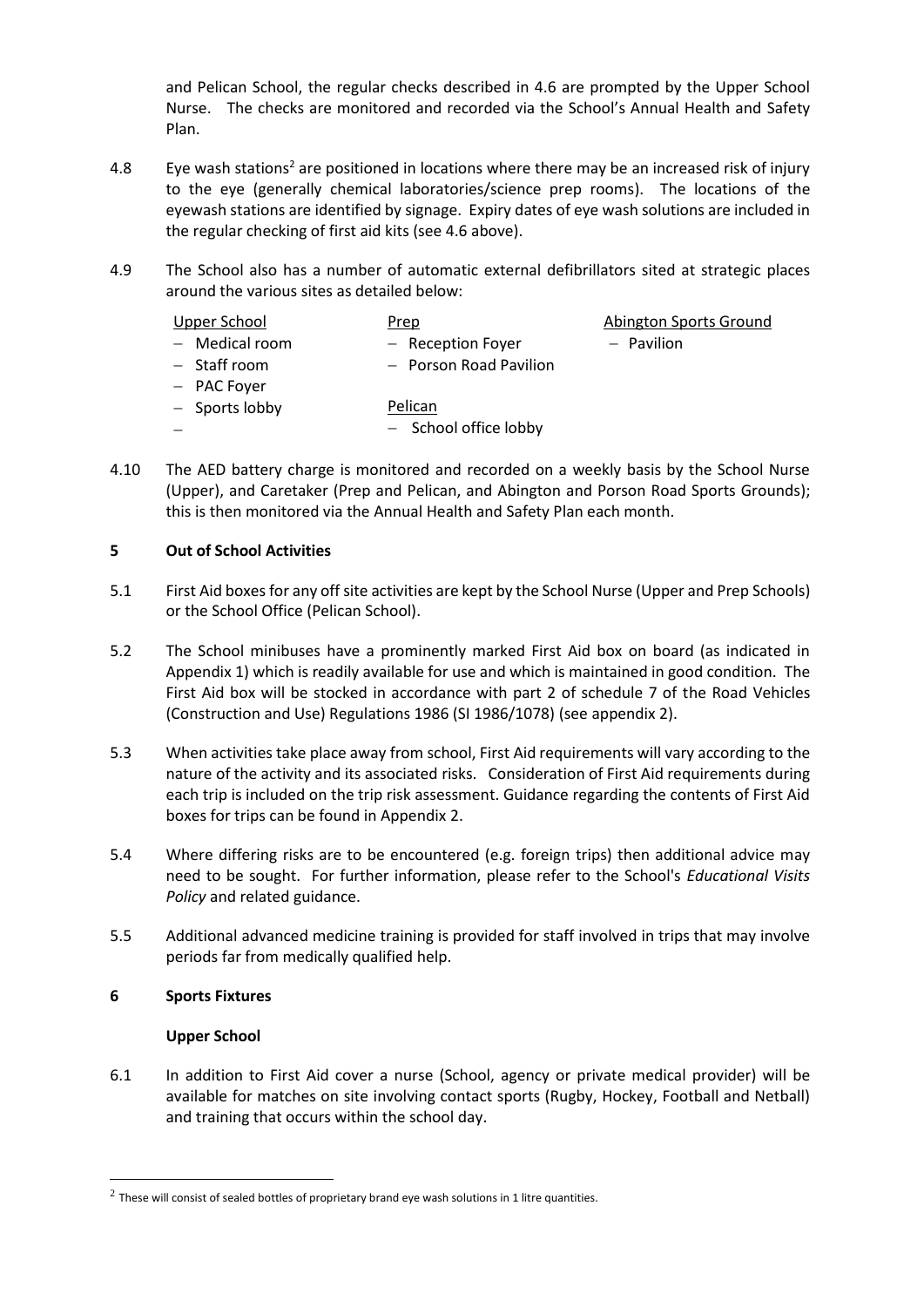- 6.2 Nursing cover (through the School Nurse, agency nurses or private medical provider) is provided for all on site invasion sports matches (Rugby, Hockey, Football and Netball) and training that occurs outside the normal school day.
- 6.3 Where training sessions for invasion sports fall outside the hours normally covered by the School Nurse under 6.2, the Director of Sport will decide if nursing cover is required; this will depend on the nature of the training.

# **Prep School**

6.4 The School Nurse or a First Aider will be available for all sports training and fixtures.

# **Away Fixtures**

6.5 For away fixtures, an appropriate First Aid box will be taken with the travelling team. If an incident occurs, medical assistance will be sought from the host school first aid or nursing personnel. If necessary, the pupil will be taken to the nearest casualty unit accompanied by a member of staff. Treatment and after care will be followed up by the School Nurse. Any incident of treatment must be reported to the School Nurse on return to the School.

# **7 Medical Room**

7.1 The Medical Rooms in each school are used for medical treatment, including First Aid, when required and can be used for the care of pupils during school hours. They are clearly signposted and identifiable.

| School  | <b>Medical Room Location</b>                           | Staffed by:                                                  |
|---------|--------------------------------------------------------|--------------------------------------------------------------|
| Pelican | Nursery corridor                                       | First aid trained staff as required                          |
| Prep    | Leighton House - ground floor adjacent<br>to Reception | School Nurse or other first aid<br>trained staff as required |
| Upper   | Macfarlane Grieve Pavilion at the front<br>of School   | <b>School Nurses</b>                                         |

7.2 The Medical Rooms are located as follows:

7.3 The Medical Rooms have essential First Aid facilities and equipment. As far as is possible, the School reserves these rooms exclusively for giving medical treatment when needed for that purpose.

# **8 Information on Pupils**

Staff should never provide pupils with an absolute assurance of privacy and should explain to pupils at the outset the importance of sharing information about any medical conditions and treatment with others on a "need-to-know" basis.

The School promotes ongoing communication with parents in order to ensure that the specific medical needs of all pupils in its care are known and met. However the School balances this against the wishes of pupils who are GIllick competent to consent to, or withhold their consent in relation to treatment without involving their parents. The School will balance the pupil's wishes against its overarching duties to safeguard pupils' health, safety and welfare and to protect pupils from suffering significant harm.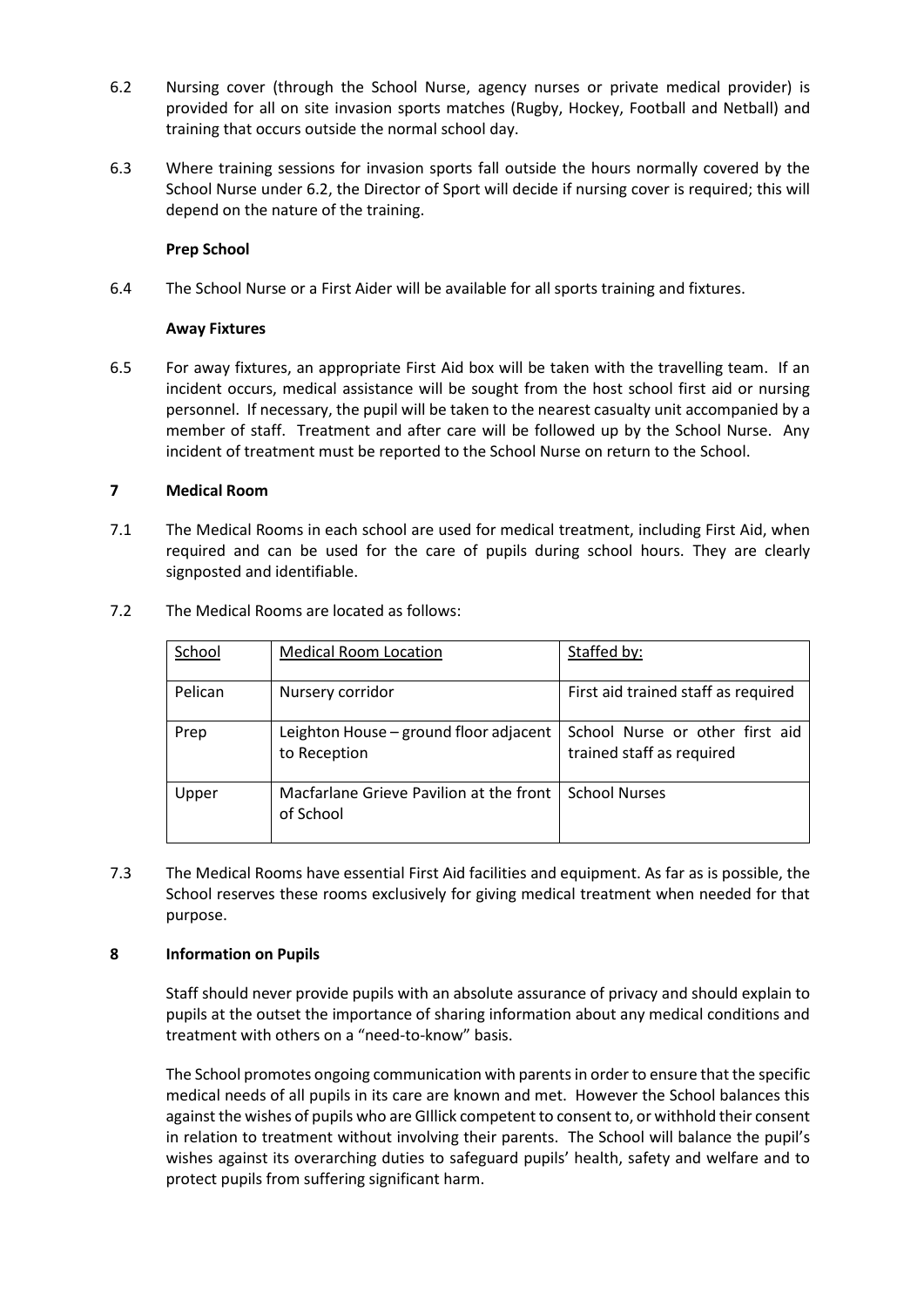Parents are requested to provide written consent for the administration of First Aid, medical treatment and medication. This requirement will not prevent a child of sufficient understanding and intelligence to understand fully what is proposed, from giving or withholding consent to medical treatment or from seeking advice or treatment in confidence. In such circumstances, staff will explain to pupils the importance of sharing information on a "need-to-know" basis as set out above.

The School Nurse in the Upper and Prep Schools and the Head's PA in the Pelican School (with assistance from the Upper School Nurse) will collate up to date important medical information in regards to each pupil in accordance with the School's *Policy for the Administration of Medication* & *Health and Safety Procedure 2.10 Healthcare*. This will involve reviewing pupils' confidential medical records and providing essential medical information regarding allergies, recent accidents or illnesses, or other medical conditions which may affect a pupil's functioning at the School to the Head / Bursar, class teachers and First Aiders.

A pupil's medical information should be kept confidential however, where the School considers it necessary to safeguard or promote the pupil's welfare or to avert a perceived risk of serious harm to pupils or to other persons at the School, and it is considered proportionate to the need and level of risk, information may still be shared with staff, parents, medical professionals and external agencies (such as the Local Safeguarding Partner, LSP) but may be disclosed on a "need-to-know" basis.

This information is available from the School Nurses, or to download from SharePoint.

Each member of teaching staff should read this information at least annually. The School Nurses are responsible for keeping this list up to date and for updating staff more frequently if necessary, for example where a pupil develops a severe allergy.

## **9 Procedures for Pupils with Medical Conditions such as Asthma, Epilepsy or Diabetes**

Arrangements for pupils with known medical conditions (such as asthma, epilepsy or diabetes) are set out in detail in the School's *Administration of Medication Policy*, which contains the School's procedures for supporting pupils with medical conditions (e.g. asthma, epilepsy, diabetes and anaphylaxis ), which is available to download from SharePoint or in the Health and Safety Manual at each site.

In addition, general guidance for dealing with chronic or long term conditions such as anaphylaxis or asthma can be found in *Health and Safety Procedure 2.10 Healthcare* which is available in the Health and Safety area of SharePoint.

#### **10 Procedure in the event of illness**

If a pupil (including one attending the EYFS setting) is unwell during lessons then they should inform the member of staff in charge who will assess the situation and decide on the next course of action. Generally, the pupil will be told to go to see the School Nurse or Reception (Upper and Prep Schools) or the School Office (Pelican School) and will be accompanied as necessary.

The School Nurse or First Aider will decide on the next course of action and provide First Aid as required.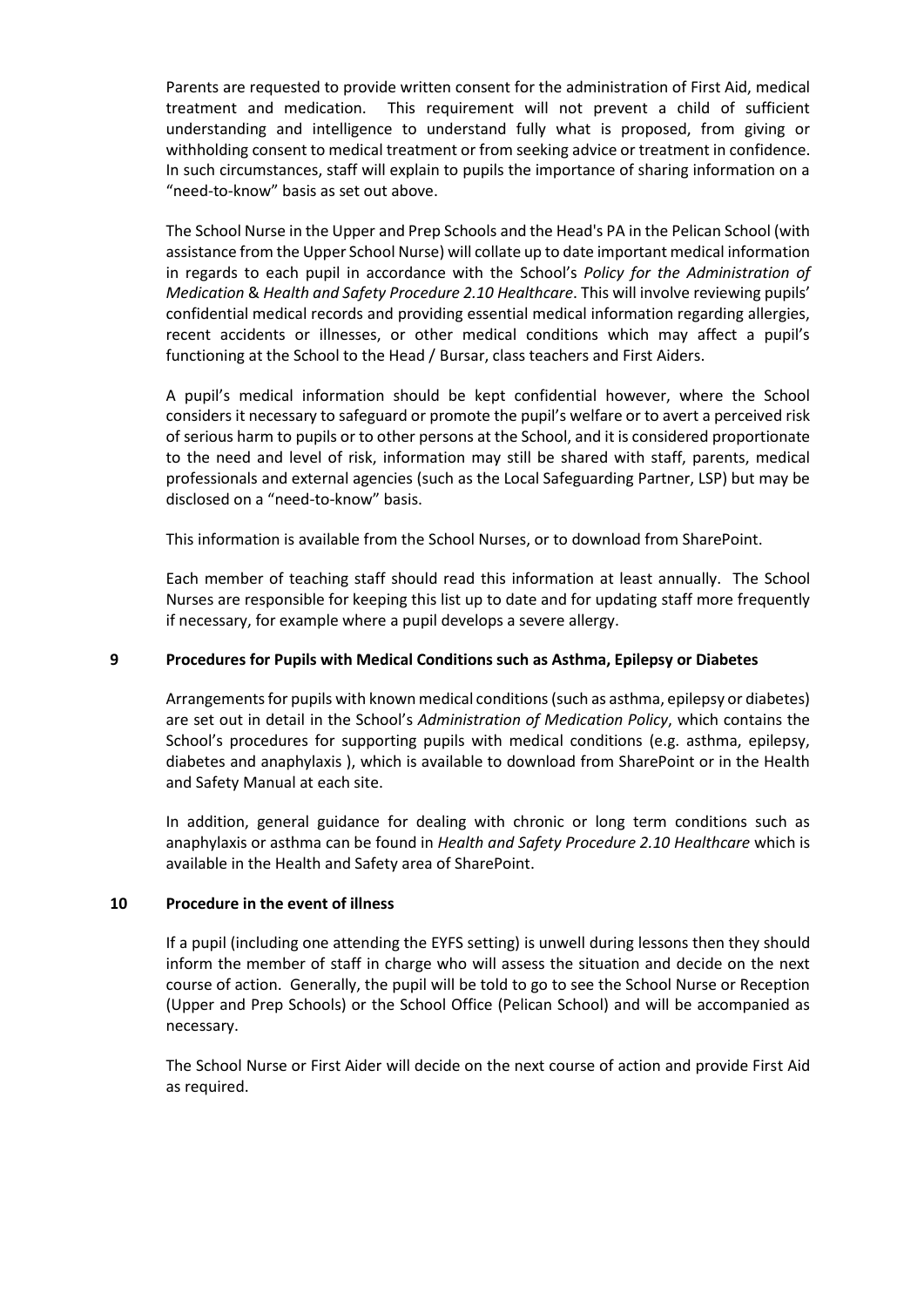If the School Nurse or First Aider decides the pupil should go home, either because they are too unwell to remain in school, or because they are considered to be infectious and present a risk to the School community or they have received a minor injury which means they can no longer remain in school, the School Nurse or First Aider will contact the parent to make necessary arrangements for the pupil to go home. The pupil will continue to be cared for by the School Nurse or First Aider until their collection, with the exception of Upper pupils where parents have agreed alternative arrangements.

If a pupil goes home due to ill health or injury the School Nurse/First Aider will ensure the School Reception, and the Attendance Administrator (Upper) are informed.

In the event of illness, staff may visit the School Nurse or First Aider as and when necessary, but appropriate pupil supervision must be arranged.

Nurses and First Aid staff must follow the Universal Infection Control procedures specified in the School's *Infection Control Policy (2.9)* to prevent acquiring or spreading infection. This procedure includes:

- The use of personal protective equipment (masks, gloves, aprons).
- − Hand washing.
- Action to be taken in the event of needle stick injuries.
- − Cleaning procedures.
- − Measures to prevent an outbreak of infection (this may include guidance from Government sources, Public Health England or the Department of Health).

# **11 Procedure in the event of an accident or injury**

- 11.1 If a medical incident occurs, then the member of staff in charge of the class/area/activity should be consulted who will assess the situation and decide on the next course of action as follows:
	- For minor injuries sending the casualty to the medical room (Upper & Prep) or School Office (Pelican)
	- For more serious injuries, or when the casualty should not be moved calling immediately for First Aid assistance and/or an ambulance.

On assessing the injury or condition the School Nurse or First Aider will decide if the casualty needs to attend the Accident and Emergency department and will organise for an ambulance to be called if required.

In the Upper School and Prep School, a First Aider will normally be called by Reception. In the Pelican School, a First Aider will be called by the School Office.

- 11.2 However minor the injury, the School Nurse (Upper and Prep Schools) or School Office (Pelican School) should always be informed, even if not called.
- 11.3 If a spillage of blood or other bodily fluids occurs, the School Nurse (Upper and Prep Schools) or School Office (Pelican School) must be informed as soon as possible.
- 11.4 The School will then arrange for the proper containment, clear up and cleansing of the spillage site in accordance with *Health & Safety Procedure 2.9 Infection Control*.
- 11.5 Where there is a risk that the person has, or is suspected of having COVID-19 the first aider should follow the School's COVID-19 Health and Safety Advice and Guidance.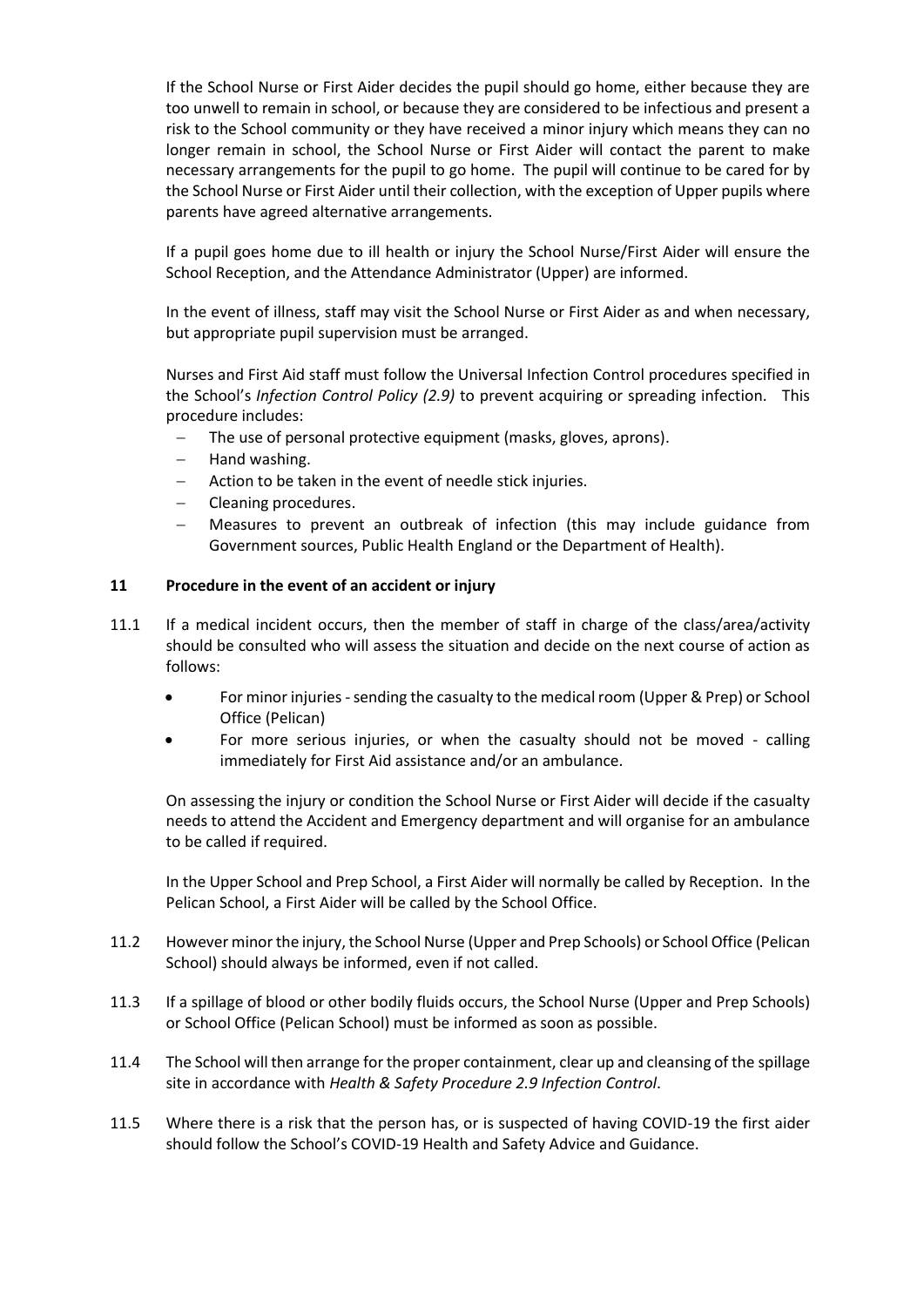# 11.6 **Ambulances:**

An ambulance will always be called where there is a medical emergency and / or serious injury:

- For example where there is:
	- − a significant head injury
	- − fitting, unconsciousness or concussion
	- − difficulty in breathing and/or chest pain
	- − exhaustion, collapse and / or other signs of an asthma attack
	- − a severe allergic reaction
	- − a severe loss of blood
	- − severe burns or scalds
	- − the possibility of a serious fracture, or
- if the Nurse or First Aider deems it necessary
- 11.7 If an ambulance is called at the Prep or Pelican then the First Aider in charge should make arrangements for the ambulance to have directions and access to the appropriate part of the site.

If an ambulance is called at the Upper School, Reception must be informed immediately. There is then a procedure to be followed to ensure the ambulance is met and directed to the correct location, that gates are opened to allow access and that the access route is free from obstruction including pedestrians.

If an ambulance is called when away from the School, a senior member of staff must be contacted as soon as possible as follows:

- During the School day The most senior member of SMT available.
- At weekends The nominated member of SMT on Call.
- During holiday periods The most senior member of SMT available, or for trips the nominated home contact for the trip.
- 11.8 Arrangements should be made to ensure that any pupil is accompanied in the ambulance, or followed to hospital, by a member of staff if the parents are not able to be contacted in time.

# **12 Reporting**

- 12.1 Accident reporting requirements (including those specified by Statutory Framework for the Early Years Foundation Stage September 2021) are detailed in the School's Accident Reporting Procedure (*Health & Safety Procedure 2.03 Accident Records and Notification*).
- 12.2 All injuries, accidents and illnesses, however minor, and any First Aid treatment provided (including the name of the First Aider involved) must be reported to the School Nurse in the Upper and Prep Schools or School Office in the Pelican School. They are responsible for ensuring that the pupil accident report forms are completed and that parents are informed, when necessary, and that a record is kept of occasions when they have been. Serious accident, injury or illness must be reported to the School as soon as practicable. The member of staff in charge at the time will decide how and when this information should be communicated, in consultation with the Head or a member of SMT if necessary. The Domestic Bursar must be kept informed.
- 12.3 The School will inform the parents of any accident, injury, First Aid treatment or medication administered to pupils under the age of 5 on the same day or as soon thereafter as is reasonably practicable.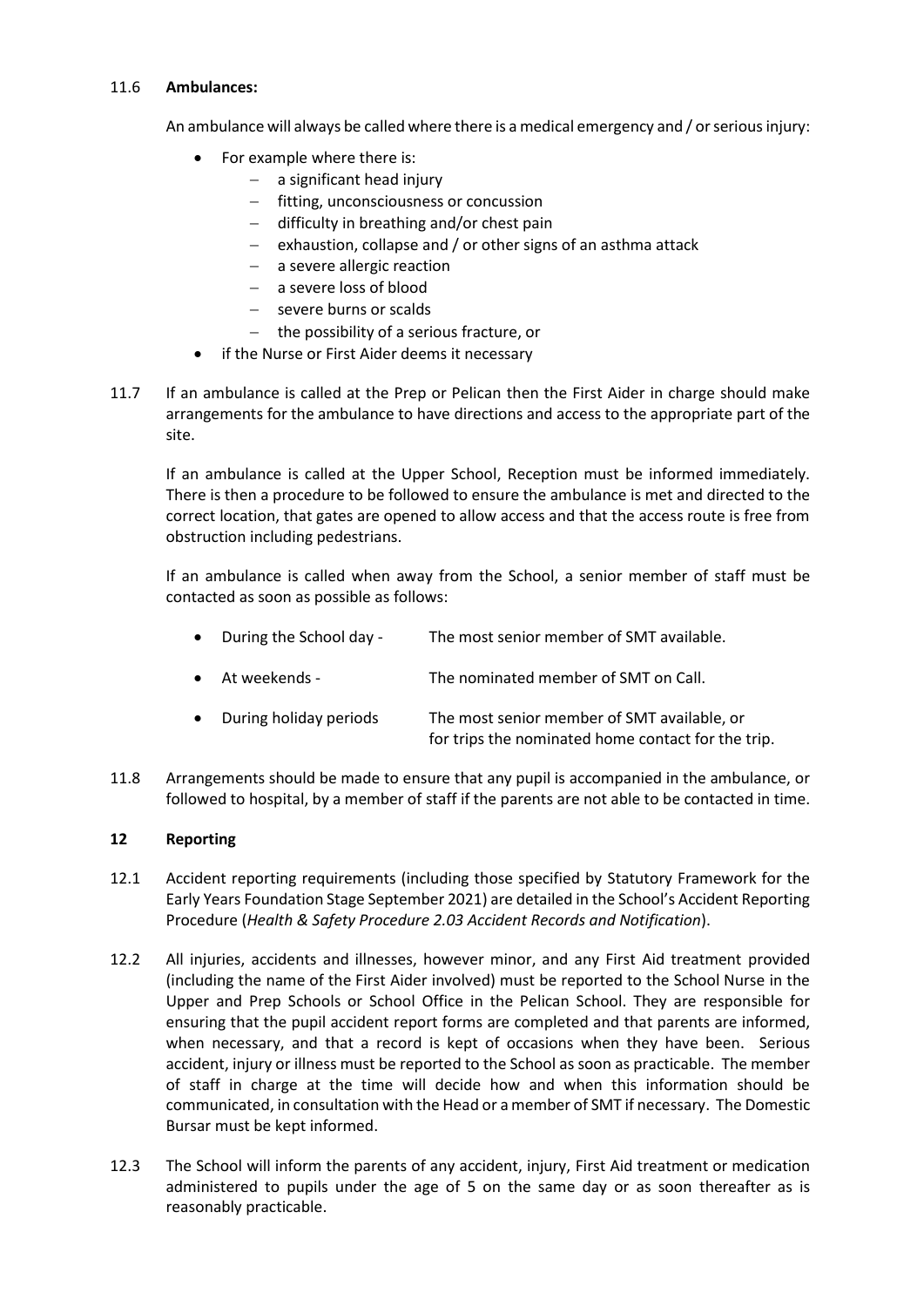- 12.4 In the event of an accident which involves personal injury to staff, an accident report form should be completed by the School Nurse / First Aider and a copy given to the Domestic Bursar. The Domestic Bursar should then take reasonable steps to investigate the circumstances of the accident and if discrepancies are found these should be recorded on the form.
- 12.5 Records of accidents where a person is injured will be kept for at least 3 years.
- 12.6 The Domestic Bursar ensures that accident forms and books are filled in correctly and that the incident is reported to the HSE under RIDDOR 2013 and the HSE are kept informed as necessary. The School has a legal obligation under the Reporting of Injuries, Diseases and Dangerous Occurrences Regulations to report certain accidents involving staff, pupils or visitors.
- 12.7 In accordance with *How to report a serious incident in your charity* (Charity Commission, October 2018), the School has a responsibility to report serious incidents to the Charity Commission.
- 12.8 The School will ensure that it complies with any other reporting requirements triggered by an accident, injury or illness including, but not restricted to, making a report to the School's relevant insurers, and/or other relevant statutory agencies and/or regulators. Further information on reporting requirements can be obtained from the Domestic Bursar.
- 12.9 Where the accident, injury or illness could give rise to potential safeguarding concerns, the procedures in the School's *Safeguarding and Child Protection Policy* will be followed as appropriate. Staff are particularly reminded to be alert to indicators of sexual violence and female genital mutilation when in each case there are specific reporting procedures under the School's *Safeguarding and Child Protection Policy*.

# **13 Record Keeping**

- 13.1 The School will keep a record of all first aid administered under this Policy. The Domestic Bursar has overall responsibility for reviewing these records.
- 13.2 The information created in accordance with this policy may contain personal data. The School's use of this personal data will be in accordance with data protection law. The School has published privacy notices on its website which explain how the School will use personal data. In addition, staff must ensure that they follow the School's data protection policy and procedures when handling personal data created in connection with this policy. This includes the School's data protection policy and information security and sharing data guidance.

# **14 Monitoring**

Accidents are reviewed by the Senior Management Team, and the Senior Bursary Team as follows:

- On a weekly basis when consideration is given to any actions required to prevent reoccurrence.
- On a half-termly basis to consider any patterns of recurring accidents that may be present (e.g. in terms of the nature of accidents or specific locations or activities), which might require further investigation.

Accidents occurring at each school are reviewed at the relevant Schools' termly Health and Safety Committee Meetings. Actions to prevent reoccurrence are discussed. These reviews also consider any patterns of reoccurrence in accidents identified.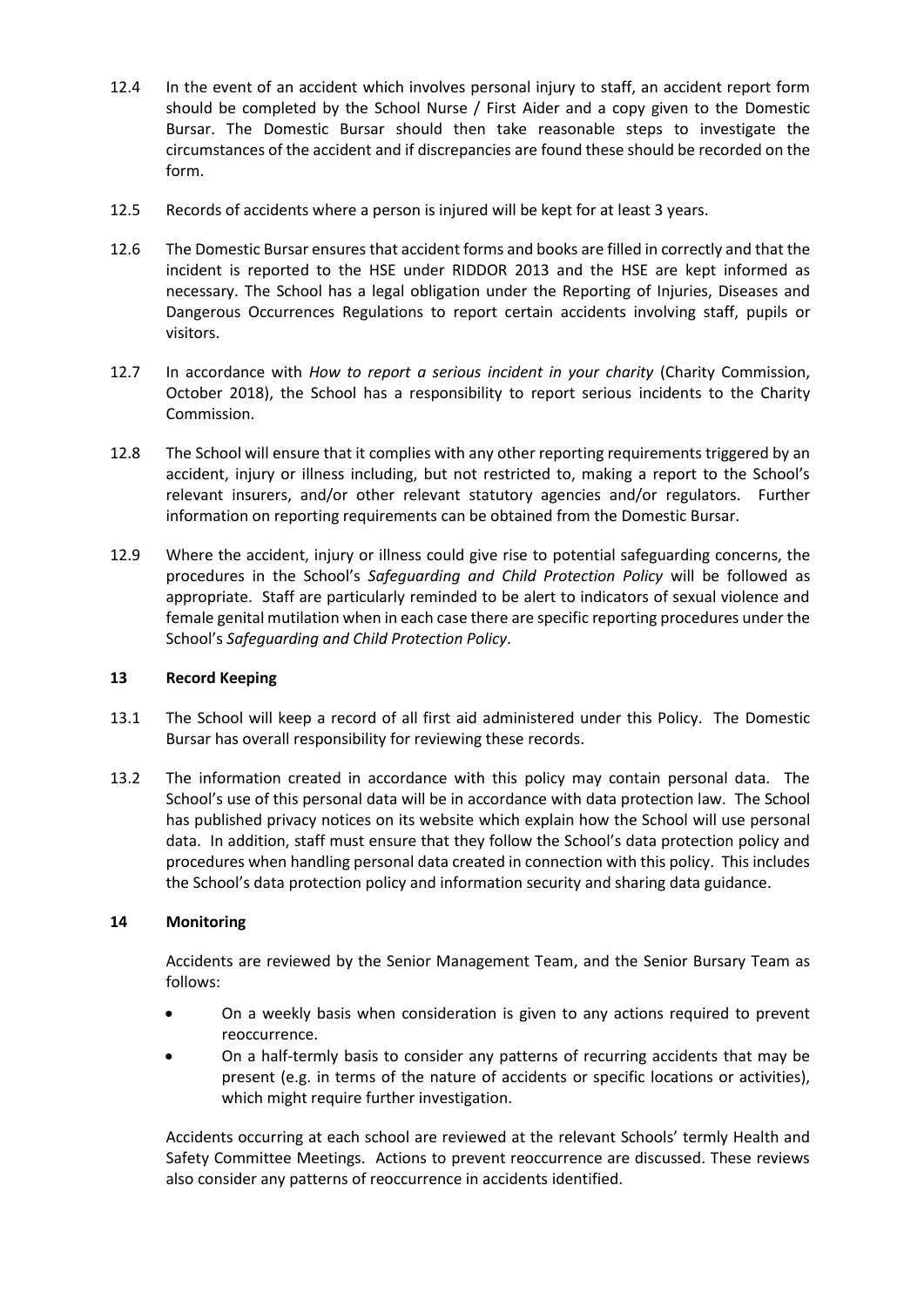This will form part of the (at least) annual First Aid risk assessment. The information may help identify training or other needs and be useful for investigative or insurance purposes.

#### **15 Risk Assessment**

The format of risk assessment may vary and may be included as part of the School's overall response to a welfare issue, including the use of individual pupil welfare plans (such as behaviour, healthcare and education plans, as appropriate). Regardless of the form used, the School's approach to promoting pupil welfare will be systematic and pupil focused.

The Upper School Head, Prep School Head or Pelican School Head, as appropriate, has overall responsibility for ensuring that matters which affect pupil welfare in each school are adequately risk assessed and for ensuring that the relevant findings are implemented, monitored and evaluated.

Day to day responsibility to carry out risk assessments under this Policy will be delegated to the Domestic Bursar, who has been properly trained in, and tasked with, carrying out the particular assessment.

| <b>Authorised by</b>  | Jonathan Scott<br>On behalf of the Board of Governors                                                |
|-----------------------|------------------------------------------------------------------------------------------------------|
| <b>Effective Date</b> | 19th April 2022                                                                                      |
| Date of next review   | <b>April 2023</b>                                                                                    |
| <b>Circulation</b>    | Governors / all Staff / [volunteers] automatically<br>Parents on request                             |
| <b>Status</b>         | Complies with 13 of the Education (Independent School<br>Standards) Regulations 2014 (SI 2014/3283). |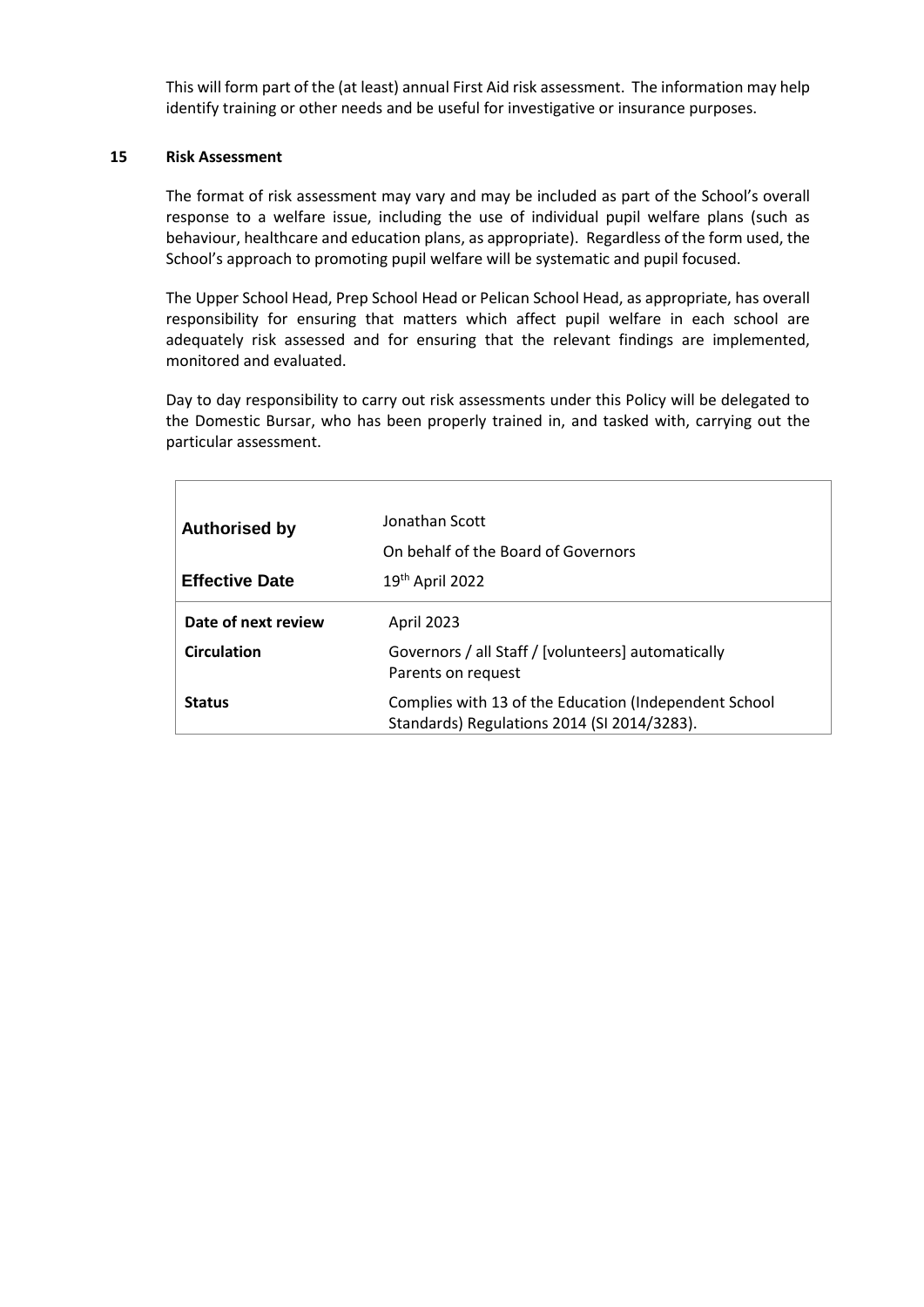# **First Aid Procedures- Appendix 1 – Location of First Aid Boxes**

|             |     | Location:                     | <u>Type of Kit:</u> | Checked By:         |
|-------------|-----|-------------------------------|---------------------|---------------------|
| Pelican     | 1.  | <b>Medical Room</b>           | M                   | First Aider         |
|             | 2.  | Pelican Room                  | S                   | First Aider         |
|             | 3.  | Playground                    | S                   | First Aider         |
| <u>Prep</u> | 1.  | Art/DT                        | S                   | <b>School Nurse</b> |
|             | 2.  | Drama Studio                  | D                   | <b>School Nurse</b> |
|             | 3.  | Head's Secretary's Office     | D                   | <b>School Nurse</b> |
|             | 4.  | Kitchen (+ eye wash)          | S                   | <b>School Nurse</b> |
|             | 5.  | Medical Room - eye wash       | S                   |                     |
|             | 6.  | Medical Room - Sports Bag 1   | SK                  | <b>School Nurse</b> |
|             | 7.  | Medical Room - Sports Bag 2   | SK                  | <b>School Nurse</b> |
|             | 8.  | Medical Room Mini First Aid 1 | D                   | <b>School Nurse</b> |
|             | 9.  | Medical Room Mini First Aid 2 | D                   | <b>School Nurse</b> |
|             | 10. | Science 1 (+ eye wash)        | D                   | <b>School Nurse</b> |
|             | 11. | Science 2 (+ eye wash)        | D                   | <b>School Nurse</b> |
|             | 12. | Sports Hall                   | D                   | <b>School Nurse</b> |
|             | 13. | <b>Sports Pavilion</b>        | SK                  | <b>School Nurse</b> |
|             | 14. | <b>Sports Rucksack</b>        | SK                  | <b>School Nurse</b> |

| <u>Upper</u> | 1.  | $Art - A1$ (+ eye wash) x 4        | D | Art Technician             |
|--------------|-----|------------------------------------|---|----------------------------|
|              | 2.  | Biology Prep x 4 (+ eye wash)      | D | <b>Biology Technician</b>  |
|              | 3.  | <b>Bursary</b>                     | D | <b>School Nurse</b>        |
|              | 4.  | Caretakers Rest Room               | D | <b>School Marshal</b>      |
|              | 5.  | <b>CCF</b>                         | S | Teacher I/C                |
|              | 6.  | Chemistry Prep x 2 (+ eye<br>wash) | D | Chemistry Technician       |
|              | 7.  | <b>Climbing Wall</b>               | D | <b>Tom Slader</b>          |
|              | 8.  | English Office                     | S | HoD English                |
|              | 9.  | <b>Geography Department</b>        | S | HoD Geography              |
|              | 10. | Grounds Rest Room                  | S | Head Groundsman            |
|              | 11. | ICT                                | S | Director of ICT            |
|              | 12. | Kitchen                            | D | <b>Catering Manager</b>    |
|              | 13. | Maintenance Workshop               | S | Maintenance Supervisor     |
|              | 14. | Maths Office                       | S | <b>HoD Maths</b>           |
|              | 15. | <b>Medical Room</b>                | D | <b>School Nurse</b>        |
|              | 16. | MFL Office                         | S | HoD MFL                    |
|              | 17. | Music Dept.                        | S | <b>Music Administrator</b> |
|              | 18. | <b>Outdoor Pursuits</b>            | D | OP Quartermaster           |
|              | 19. | PAC                                | D | PAC Manager                |
|              |     |                                    |   |                            |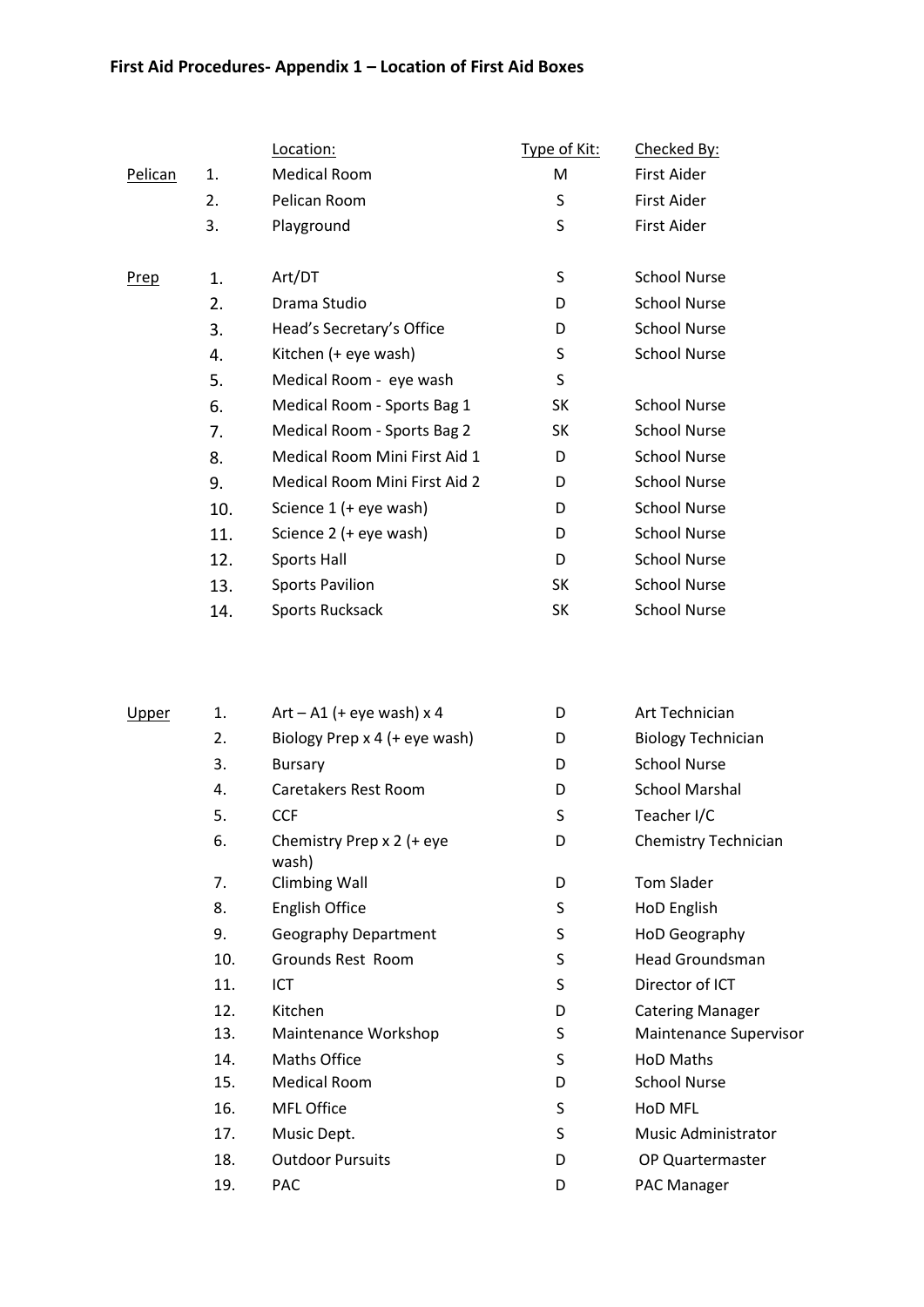# **First Aid Procedures- Appendix 1 – Location of First Aid Boxes**

| 20. | Physics Prep x 2                    | D  | Physics Technician        |
|-----|-------------------------------------|----|---------------------------|
| 21. | Reception                           | S  | <b>School Nurses</b>      |
| 22. | School library                      | S  | Asst. Librarian           |
| 23. | <b>Shooting Range</b>               | S  | <b>Shooting Coach</b>     |
| 24. | Sports Hall Office x2               | D  | Director of Sport         |
| 25. | <b>Staff Common Room</b>            | S  | <b>School Nurse</b>       |
| 26. | Technology Room x 2 (+ eye<br>wash) | D  | Technology Technician     |
| 27. | Theatre Projection Room             | D  | <b>School Nurse</b>       |
| 28. | Minibus 1                           | v  | <b>School Nurse</b>       |
| 29. | Minibus 2                           | v  | <b>School Nurse</b>       |
| 30. | Minibus 3                           | v  | <b>School Nurse</b>       |
| 31. | Minibus 4                           | v  | <b>School Nurse</b>       |
| 32. | Minibus 5                           | v  | <b>School Nurse</b>       |
| 33. | Prep Minibus                        | ٧  | <b>School Nurse</b>       |
| 34. | Small Van                           | V  | <b>School Nurse</b>       |
| 35. | Maintenance Van                     | v  | <b>School Nurse</b>       |
| 36. | Large (Transit) Van                 | v  | <b>School Nurse</b>       |
| 37. | Grounds Vehicle                     | ٧  | <b>School Nurse</b>       |
| 38. | <b>Abington Pavilion</b>            |    | Deputy Caretaking Manager |
| 39. | Traveling Sports Kit Bags x 38      | SK | <b>School Nurse</b>       |
|     |                                     |    |                           |